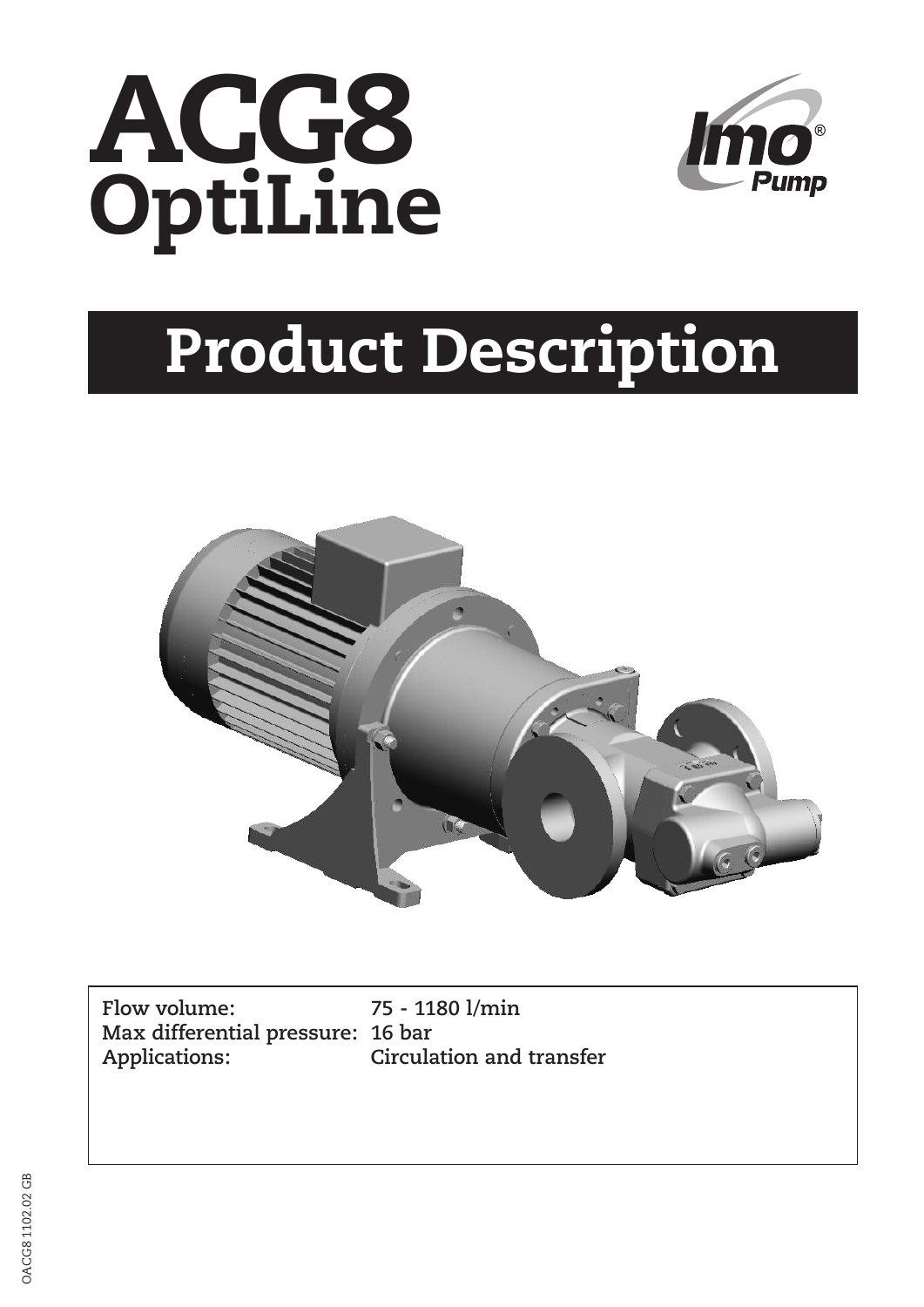# 1. Applications

# 1.1 Functionality

The ACG OptiLine pump is used for a number of different fluids:

Fuel oil, vegetable oil, hydraulic oil and other hydraulic fluids, polymers, emulsions and any non-aggressive fluid with sufficient lubricating properties.

If requested, the ACE pump may be certified according to any of following classification societies: DNV, BV, LRS, ABS, RS, GL, RINA, KR, NK, RMR or CCS.

# 1.2 Applications

Typical applications are:

- Lubrication of diesel engines, gears, gas and steam turbines, hydro turbines and paper machines
- Circulation for cooling and filtration in large machineries, hydraulic systems and transformer oil for insulation in transformers
- Transfer onboard ships, in oil factories, refineries, tank farms etc
- Fuel supply duties for diesel engines

## 1.3 Installation

The pump is designed to be flange-mounted to its electric motor via a connecting frame and a magnetic coupling. By the angle bracket, the pump may be mounted horizontally or vertically.

As standard, the pump is supplied without counter flanges (DIN type) but they can be included if requested.

As standard the pump is delivered with the discharge side to the right when seen from the pump shaft side(see below).

For more information about installation, see Service, Maintenance and Installaton for ACG OptiLine.



Mounting standard picture M93-0.



On request the pump can be delivered with opposite flow direction, M39-0.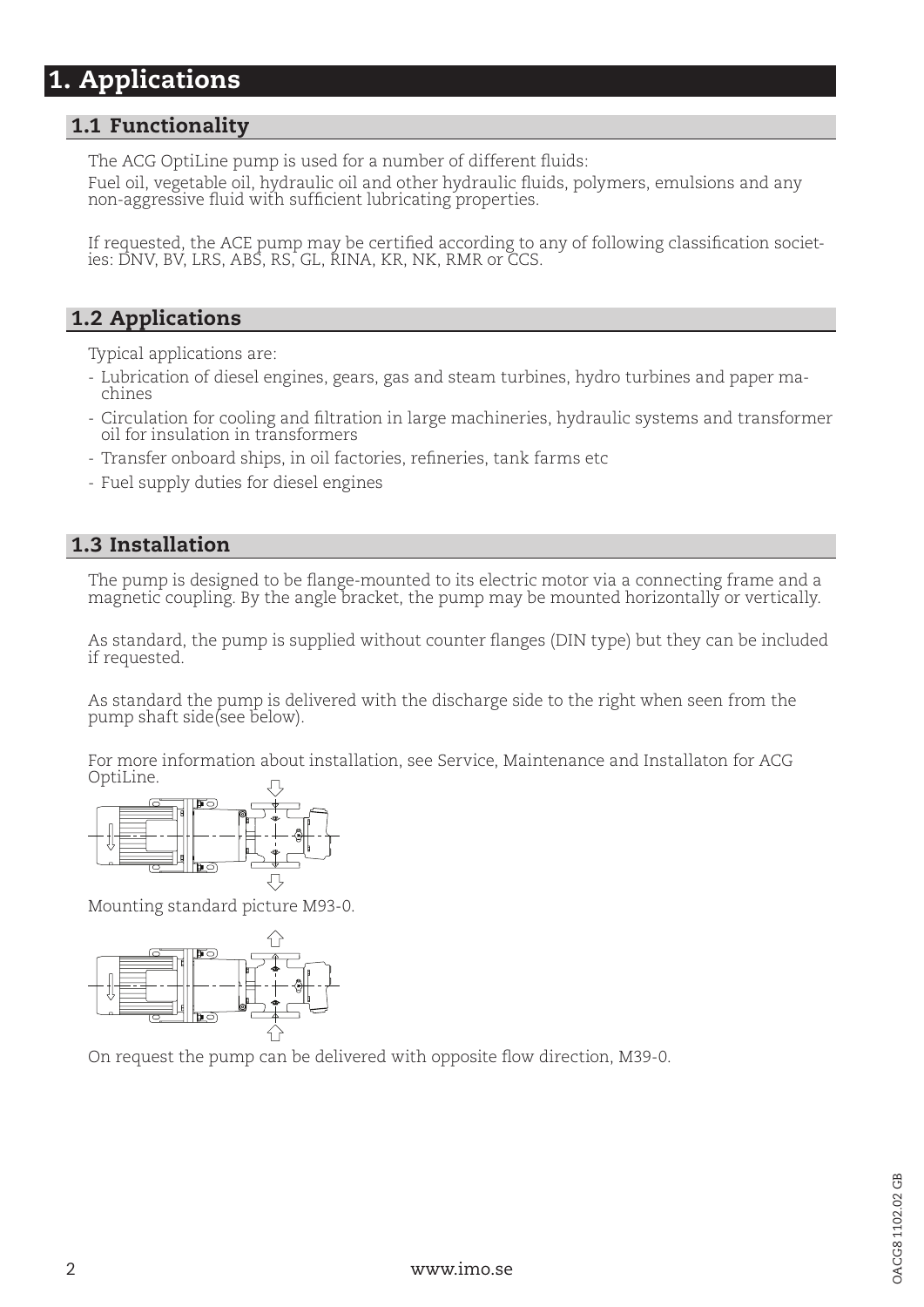# 2. Pump model code

|          | ACG                                                                                                                                                                                                                                                   |
|----------|-------------------------------------------------------------------------------------------------------------------------------------------------------------------------------------------------------------------------------------------------------|
| Size     | Power rotor diameter [mm]<br>045, 052, 060, 070                                                                                                                                                                                                       |
| Lead $-$ | $K$ and $N = Normal$ lead<br>$D = High$ lead, sizes 070                                                                                                                                                                                               |
|          | Generation – Constant Constant Constant Constant Constant Constant Constant Constant Constant Constant Constant Constant Constant Constant Constant Constant Constant Constant Constant Constant Constant Constant Constant Co<br>Design generation 8 |
|          | $N = N$ odular cast iron                                                                                                                                                                                                                              |
|          | Magnetic shaft coupling<br>(Size of coupling selected)<br>H, J, K, L, M                                                                                                                                                                               |
|          | $B =$ Flange mounting                                                                                                                                                                                                                                 |
|          |                                                                                                                                                                                                                                                       |
|          | Valve ———————————                                                                                                                                                                                                                                     |

Special design Code group omitted for standard design (A-number)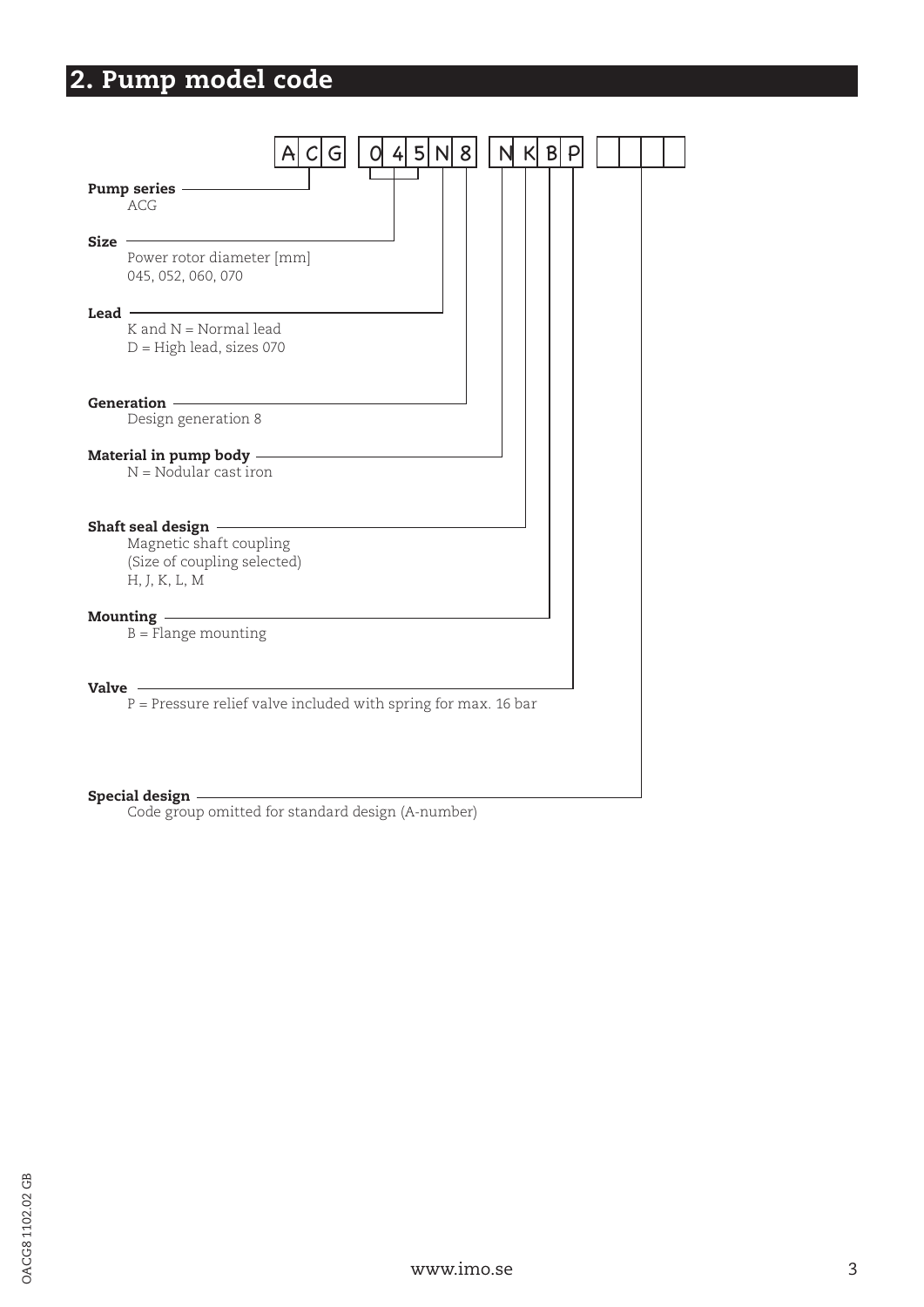# 3.1 Pressure Information

#### **Pressure relief valve**

The pump is equipped with an integral pressure relief valve with internal return, limiting the differential pressure across the pump and protecting the pump. Should the discharge line be blocked, the relief valve will open by the pressure.

The valve is adjustable for different opening pressures. The value of the pressure limit can be set at the factory and should be adjusted at installation (see Service, Maintenance and Installaton for ACG OptiLine).

The maximum pressure accumulation varies with pump size, speed and viscosity, but will normally not exceed 4 bar.

The valve has a maximum set pressure of 16 bar.

#### **Inlet pressure**

Minimum inlet pressure (suction capability) is dependent on fluid viscosity and rotation speed. It increases with decreasing viscosity and decreasing speed. Information about minimum inlet pressure for each individual duty case can be obtained from IMO AB or pump selection software WinPump.

Maximum inlet pressure is 15 bar.

#### **Discharge pressure**

Maximum discharge pressure is 16 bar.

#### **Differential pressure**

Maximum differential pressure is 16 bar but reduced at low viscosities according to table below

Viscosity [cSt] 1,4 2 6 10 >12 Max. diff. pressure [bar] 6,9 8,0 12,4 15 16 Refer to your IMO representative or use the pump selection software WinPump to determine the exact operating limits.

## 3.2 Driver information

#### **Driver type**

The power from motor to the OptiLine ACG pump is transmitted without mechanical contact over a magnetic coupling. A coupling hub with a set of permanent magnets is mounted on the pump shaft. This hub is totally enclosed by a stainless steel can. The motor hub with another set of permanent magnets rotates on the outside of this can. Thus the pumped liquid is totally confined within the pump without the use of a conventional shaft seal.

#### **Speed**

The maximum speed is 3600 rpm. For higher speeds, contact IMO AB.

#### **Rotation**

The pump is designed to operate in one rotational direction only, as standard clockwise when facing the shaft end. Pumps for CCW operation can be delivered on special request. For shorter periods of time, a few minutes for emptying a discharge line, the pump may be operated in reverse direction, provided the back pressure is limited to 3 bar.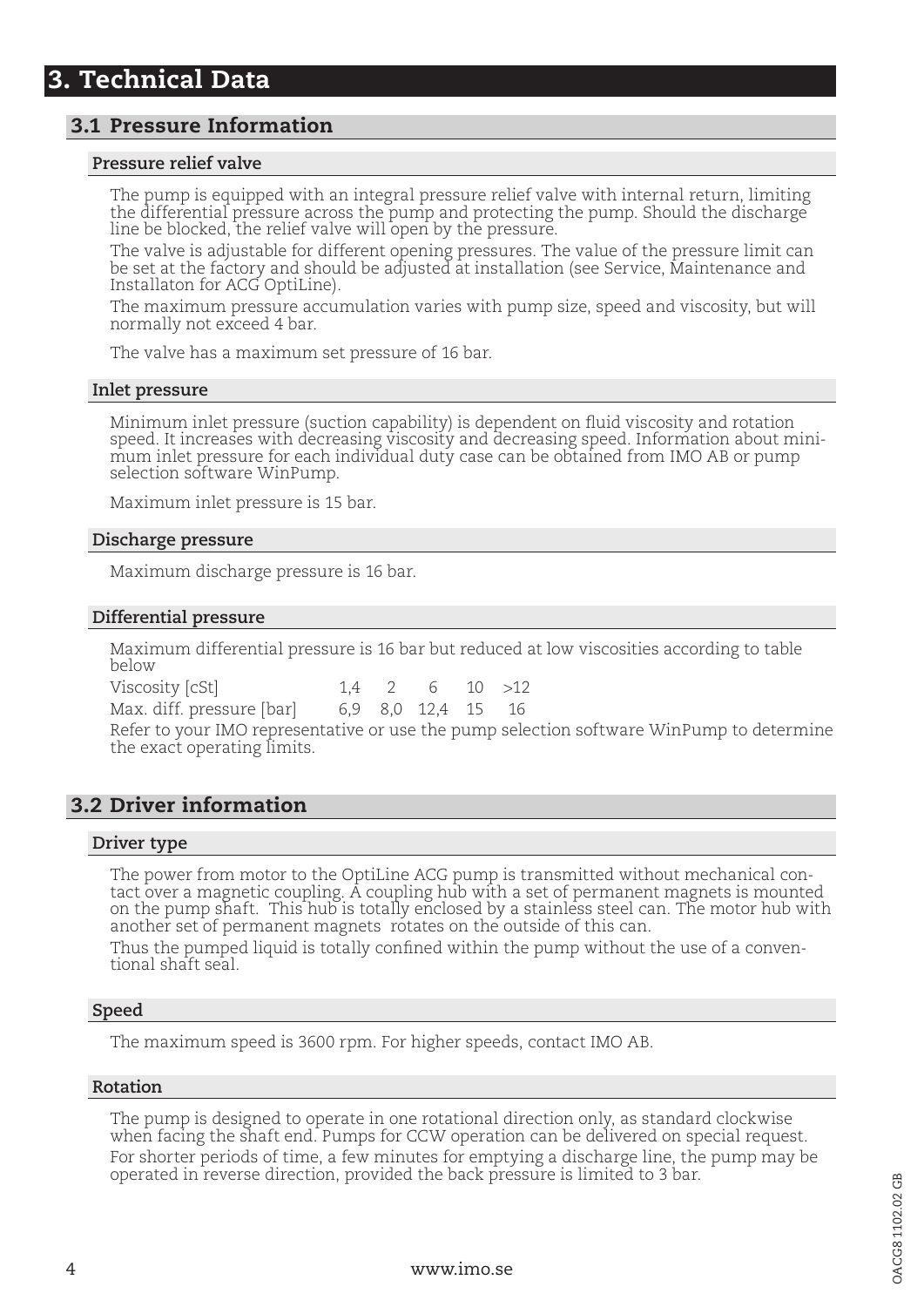# 3. Technical Data

# 3.3 Sound level

Typical pump sound levels refer to free field conditions at a distance of 1 m from the pump. Noise of driver excluded in the quoted figures. The sound levels are measured at a discharge pressure of 5 bar, speed 2900 rpm and viscosity 37 cSt.

Size 045 052 060 070 Sound level dB [A] 59 63 66 68

## 3.4 Moment of Inertia

Moment of intertia [10-3 kgm2]

|                               | Size |    |    |    |  |  |  |  |  |
|-------------------------------|------|----|----|----|--|--|--|--|--|
| Coupling sing 045 052 060 070 |      |    |    |    |  |  |  |  |  |
| Н                             | 15   |    |    |    |  |  |  |  |  |
|                               | 16   | 17 |    |    |  |  |  |  |  |
| K                             | 17   | 17 | 28 | 67 |  |  |  |  |  |
|                               | 1/   | 17 | 28 | 72 |  |  |  |  |  |
| M                             | 19   | 19 | 34 | 78 |  |  |  |  |  |
|                               |      |    |    |    |  |  |  |  |  |

# 3.5 Magnetic shaft coupling

< Torque values (greater than, at least) [Nm]

|          | Size |         |    |       |  |  |  |  |  |
|----------|------|---------|----|-------|--|--|--|--|--|
| Coupling | 045  | 052 060 |    | - 070 |  |  |  |  |  |
| H        | 10   |         |    |       |  |  |  |  |  |
|          | 20   | 20      |    |       |  |  |  |  |  |
| K        | 30   | 30      | 25 | 85    |  |  |  |  |  |
| L        | 40   | 40      | 50 | 140   |  |  |  |  |  |
| NЛ       |      | 40      |    | 180   |  |  |  |  |  |

# 3.6 Fluid viscosity

OptiLine: 1.4 – 1500 cSt

## 3.7 Fluid temperature

 $-20 - +180 °C$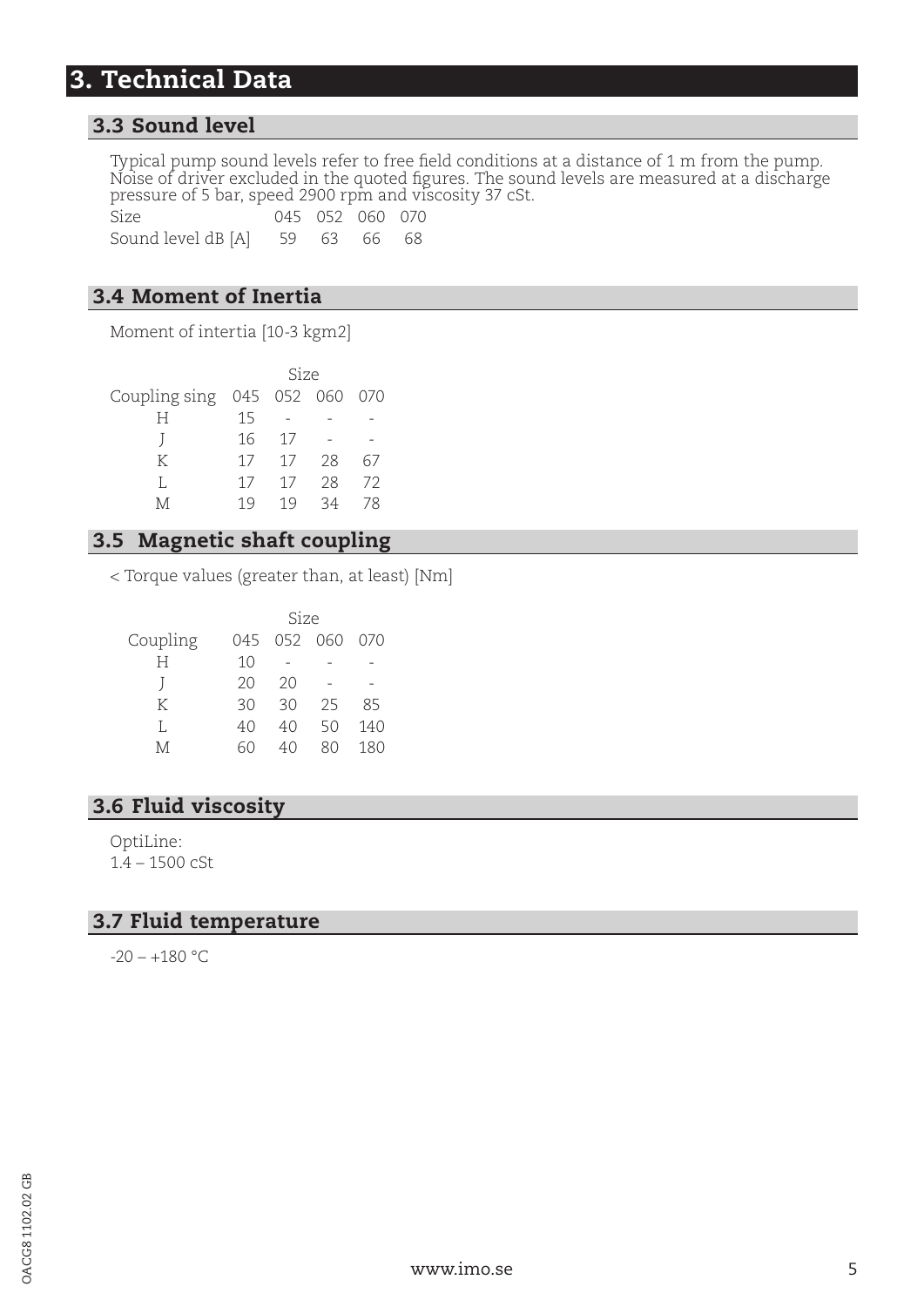# 4. Design

# 4.1 Ball bearing

The pump is fitted with an internal ball bearing which continously is being greased by the handling media.

## 4.2 Material & design

| Model | Material pump Material rotot Material idler Material seal |                                        |  | Material elastomers |
|-------|-----------------------------------------------------------|----------------------------------------|--|---------------------|
|       | ACG OL Nodular cast Structural Cast iron, sur-<br>ıron    | steel, surface face treated<br>treated |  | Special rubber      |

#### 4.3 Steam tracing

During cold start-up conditions, high viscosity could cause the rated torque for the coupling to be exceeded.

The IMO OptiLine pump series have a way to warm up the pump by leading steam into small channels at the front cover. This is recommended if cold upstart can be assumed.

See Pump Unit Dimensions for dimensions of the connections to the steam system.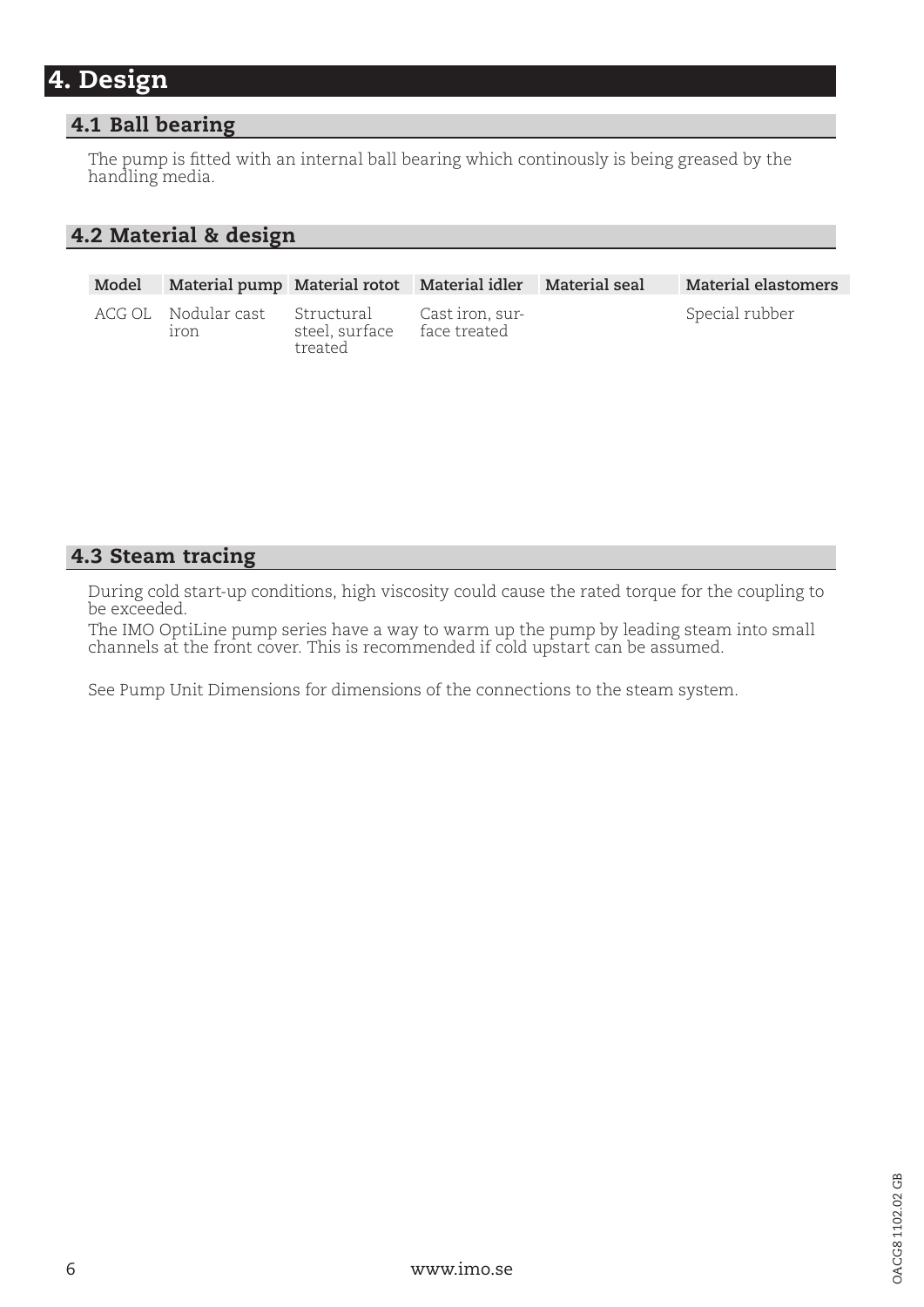# 5. Performance Guide

Typical performance values at 5 bar Flow calculated at 26 cSt, power at 260 cSt.



|                   | 045K |  | 045N               |  | 052K and the set of the set of the set of the set of the set of the set of the set of the set of the set of th | 052N                                                        |  |              |  |  |
|-------------------|------|--|--------------------|--|----------------------------------------------------------------------------------------------------------------|-------------------------------------------------------------|--|--------------|--|--|
|                   |      |  |                    |  |                                                                                                                | rpm l/min kW form l/min kW form l/min kW form l/min kW form |  |              |  |  |
|                   |      |  |                    |  |                                                                                                                | 1470 77 1,5 NJBP 95 1,8 NJBP 125 2,2 NJBP 153 2,7 NKBP      |  |              |  |  |
| 1770 97 1.8 NJBP  |      |  |                    |  | 156  2,8  NJBP                                                                                                 |                                                             |  | 191 3,4 NKBP |  |  |
| 2950 174 3.5 NJBP |      |  | 216    4.2    NIBP |  | 277 5.3 NKBP                                                                                                   |                                                             |  | 340 6,4 NKBP |  |  |
| 3550 213 4.4 NKBP |      |  |                    |  |                                                                                                                | 265 5.4 NJBP 229 6.9 NLBP 415 8.0 NKBP                      |  |              |  |  |

|                    |  |  |               |  | 060K 060N 070K 070N |                                                             |  |               |  |
|--------------------|--|--|---------------|--|---------------------|-------------------------------------------------------------|--|---------------|--|
|                    |  |  |               |  |                     | rpm l/min kW form l/min kW form l/min kW form l/min kW form |  |               |  |
|                    |  |  |               |  |                     | 240  4.3  NLBP  314  6.8  NKBP  388  7.8  NKBP              |  |               |  |
| 1770 245 4.6 NLBP  |  |  | 298 5.5 NLBP  |  | 389 8.5 NKBP        |                                                             |  | 480 9.9 NLBP  |  |
| 2950 432 8.9 NLBP  |  |  | 525 10,5 NLBP |  | 686 16,8 NLBP       |                                                             |  | 843 21.0 NLBP |  |
| 3550 528 11,3 NLBP |  |  |               |  |                     | 641 13.3 NLBP 836 21.8 NLBP 1027 27.2 NLBP                  |  |               |  |

|      |                   | 070D |                  |
|------|-------------------|------|------------------|
|      | rpm l/min kW form |      |                  |
| 1470 | 440               |      | 9.7 NLBP         |
| 1770 | 548               |      | 12,4 NLBP        |
| 2950 |                   |      | 971 3 24 7 NI RP |

 9/1,3 24,/ 1187,6 32,0 NLBP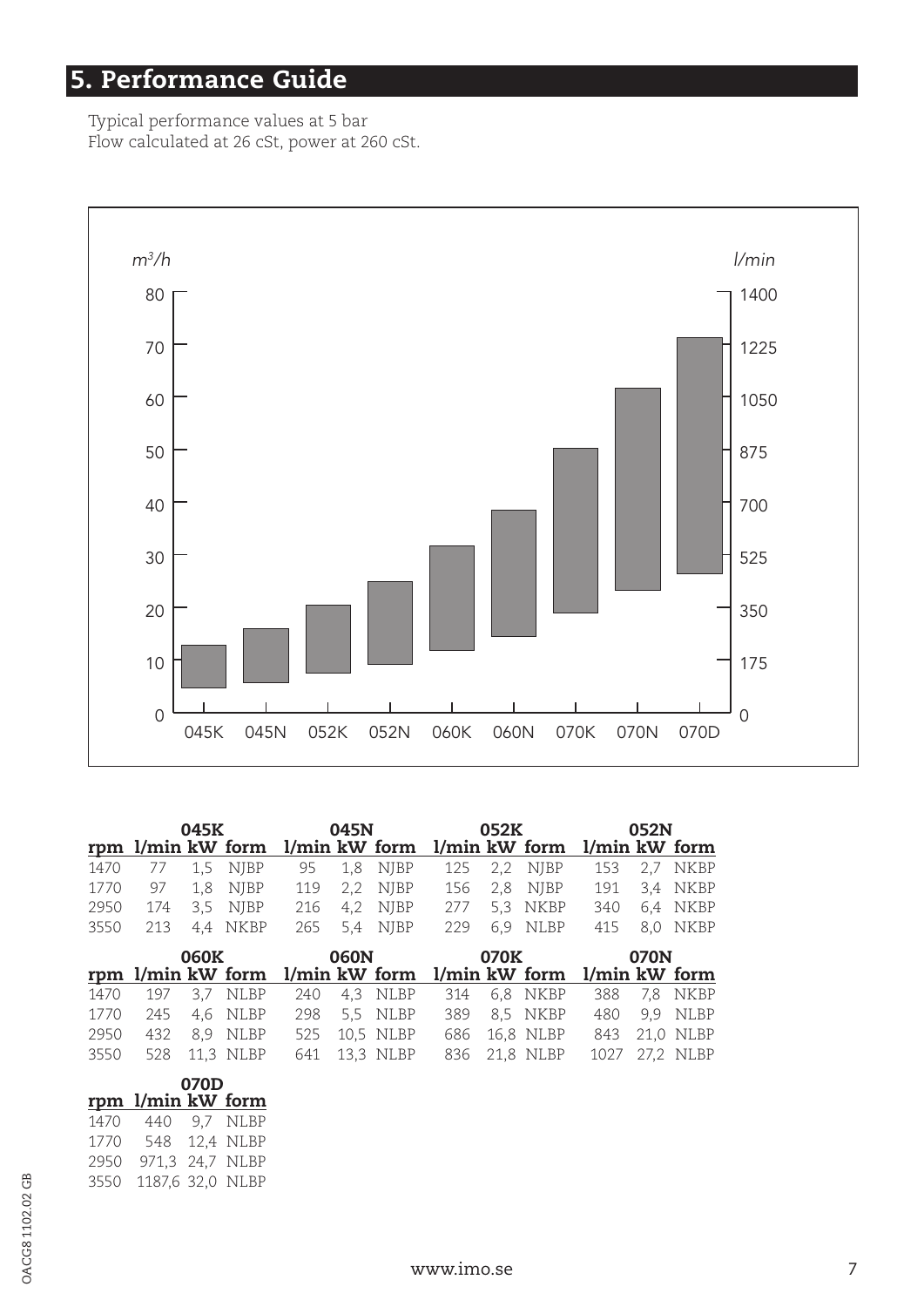# 6. Sectional view

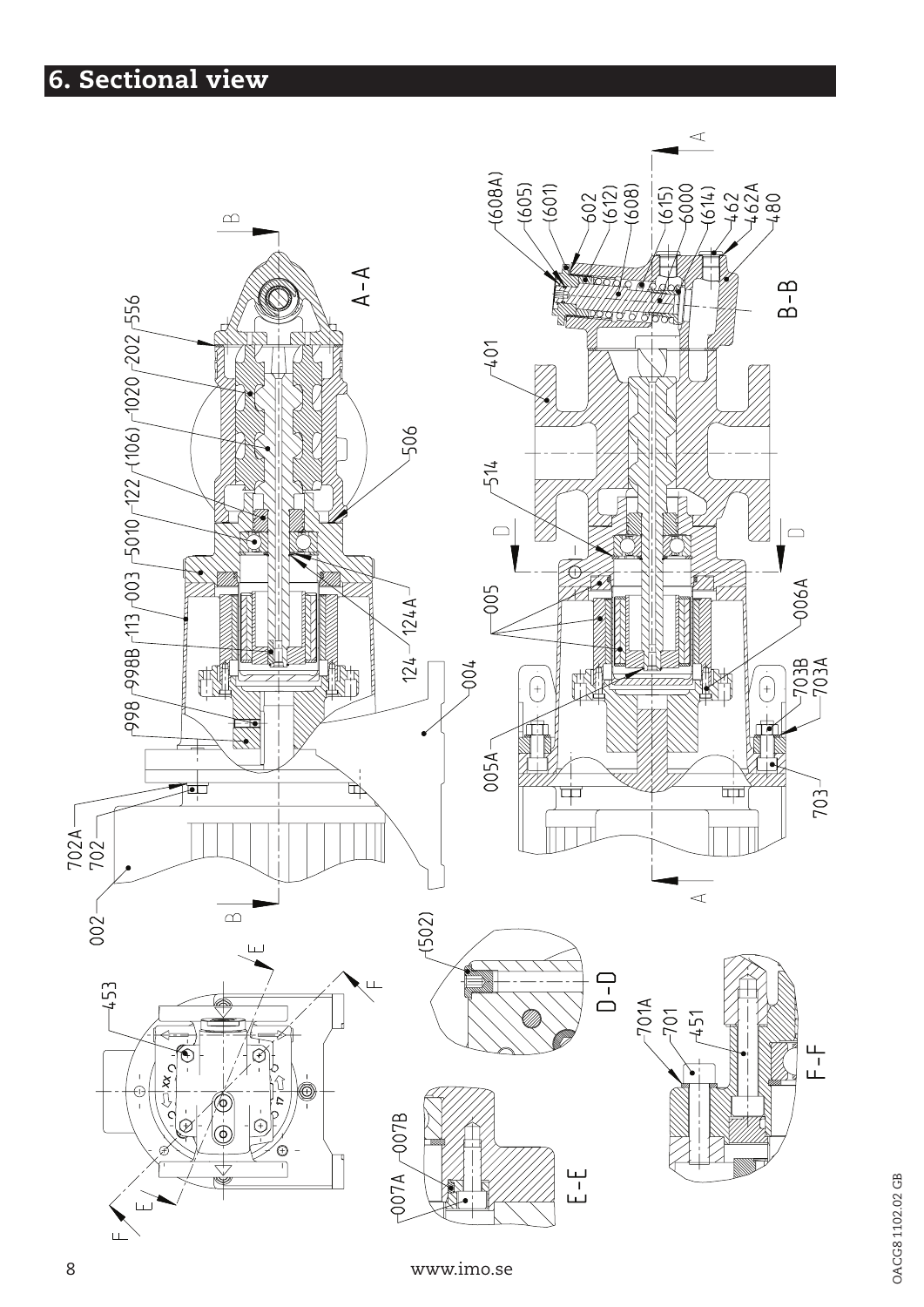| ŗ<br>î |  |
|--------|--|
|        |  |
| г      |  |
|        |  |

| $-11$<br><b>RAND</b><br>ì<br>( |  |
|--------------------------------|--|
|                                |  |
| T,<br>°9.                      |  |

| 002   | Motor                |
|-------|----------------------|
| 003   | Connecting frame     |
| 004   | Angle bracket        |
| 005   | Magnetic coupling    |
| 005A  | Retaining ring       |
| 006A  | Screw                |
| 007A  | Screw                |
| 007B  | O-ring               |
| 1020  | Complete power rotor |
| (106) | Balancing piston     |
| 113   | Key                  |
| 122   | Ball bearing         |
| 124   | Retaining ring       |
| 124A  | Support ring         |
| 202   | Idler rotor          |

| ì<br>֚֕֡֡<br>j<br>ì |  |
|---------------------|--|
| ſ,                  |  |
| r<br>z<br>ĩ,        |  |

| Pump body | Screw | Screw | Plug | Sealing washer | Valve housing | Complete front cover | Plug  | Gasket | Retaining ring | Gasket | Complete valve element | Valve top cover | O-ring | Valve spindle |
|-----------|-------|-------|------|----------------|---------------|----------------------|-------|--------|----------------|--------|------------------------|-----------------|--------|---------------|
| 401       | 451   | 453   | 462  | 462A           | 480           | 5010                 | (502) | 506    | 514            | 556    | 6000                   | (601)           | (605)  | (608)         |
|           |       |       |      |                |               |                      |       |        |                |        |                        |                 |        |               |

| ឨ<br>Í |
|--------|
| Dei.   |
| o<br>Z |
| Pos    |

| (608A)     | Retaining ring |
|------------|----------------|
| (612)      | Regulating nut |
| (614)      | Valve piston   |
| (615)      | Valve spring   |
| 602        | Sealing washer |
| <b>701</b> | Screw          |
| 701A       | Washer         |
| 702        | Screw          |
| 702A       | Washer         |
| 703        | Screw          |
| 703A       | Washer         |
| 703B       | Nut            |
| 998        | Drive hub      |
| 998B       | Screw          |

*Notes: -Components with Pos No within parenthesis are parts of subassembly*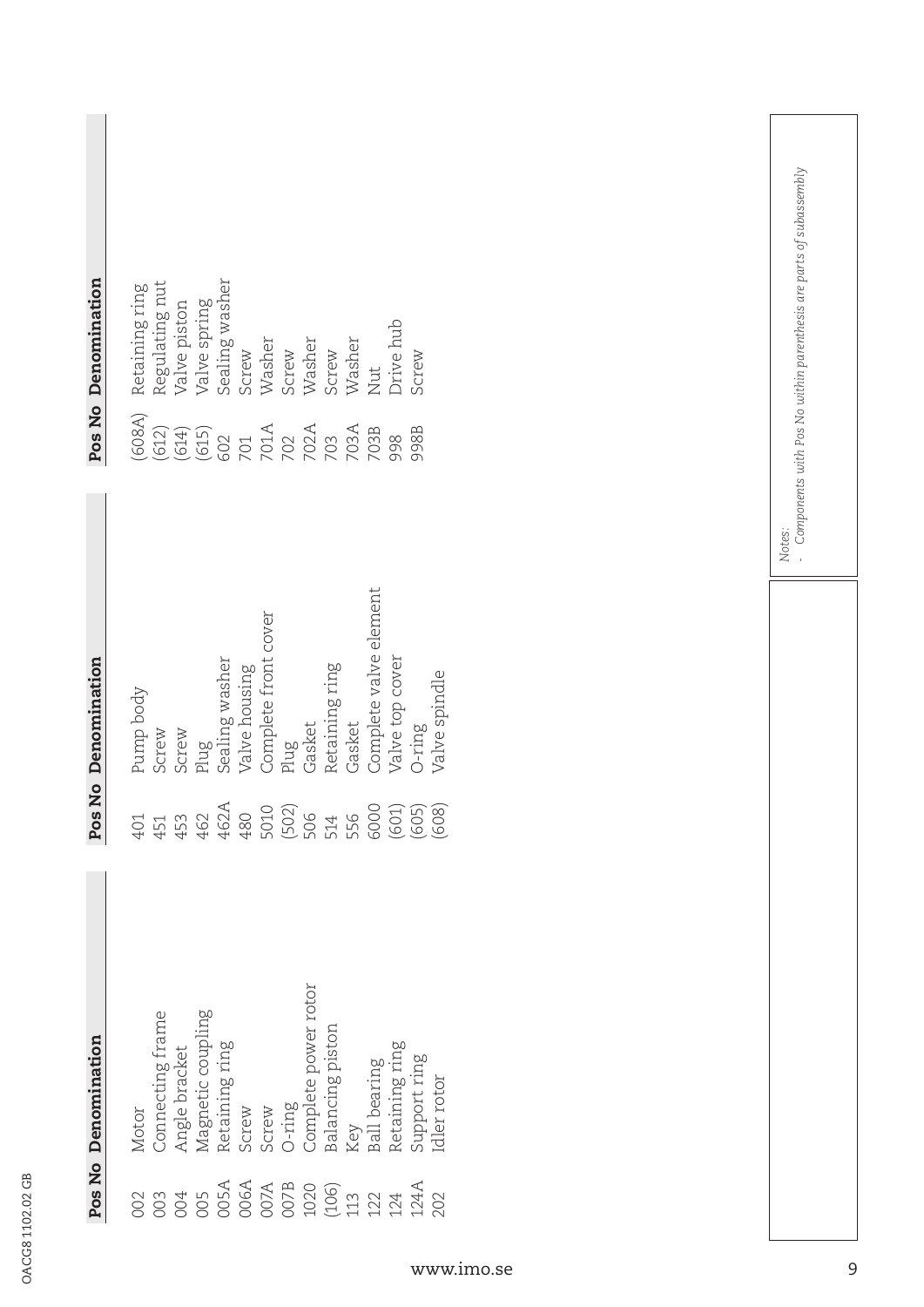# 8. Pump Dimensions



10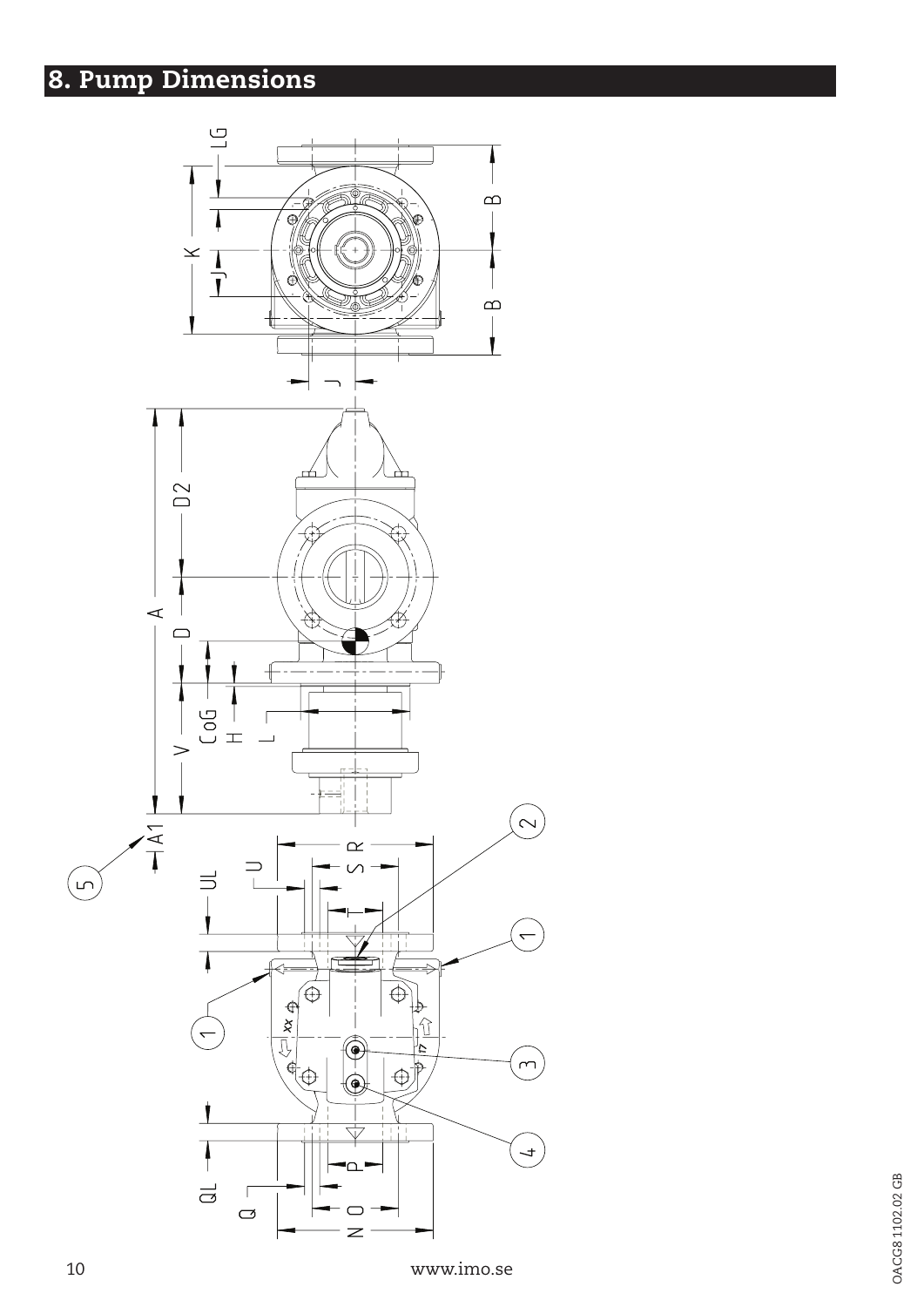# 8. Pump Dimensions

|                                                                                                                                                      |                         |                                                                                                                                                                                                                                                                                                                                                 |                                   |                 | $\begin{pmatrix} 1 \\ -1 \end{pmatrix}$<br>$\frac{1}{7}$ |                        |                      | 58                                                                                                                                                                                                                                                                                                                                                                                                             |                                                                                            |                  | 77                                    |      |               |           |                                                                                                                             |         |                                                      |                |  |  |  |  |
|------------------------------------------------------------------------------------------------------------------------------------------------------|-------------------------|-------------------------------------------------------------------------------------------------------------------------------------------------------------------------------------------------------------------------------------------------------------------------------------------------------------------------------------------------|-----------------------------------|-----------------|----------------------------------------------------------|------------------------|----------------------|----------------------------------------------------------------------------------------------------------------------------------------------------------------------------------------------------------------------------------------------------------------------------------------------------------------------------------------------------------------------------------------------------------------|--------------------------------------------------------------------------------------------|------------------|---------------------------------------|------|---------------|-----------|-----------------------------------------------------------------------------------------------------------------------------|---------|------------------------------------------------------|----------------|--|--|--|--|
| $W$ eight                                                                                                                                            | $ COG $ kg              | 66                                                                                                                                                                                                                                                                                                                                              | 107<br>79<br>79<br>67<br>$\infty$ |                 |                                                          |                        |                      |                                                                                                                                                                                                                                                                                                                                                                                                                | 108                                                                                        | 109              | 100<br>$\frac{8}{2}$<br>90            |      |               |           |                                                                                                                             |         |                                                      |                |  |  |  |  |
|                                                                                                                                                      | $\equiv$                | $\gtrsim$                                                                                                                                                                                                                                                                                                                                       |                                   |                 |                                                          |                        |                      |                                                                                                                                                                                                                                                                                                                                                                                                                | $\overline{20}$<br>$\geqslant$                                                             |                  |                                       |      |               | 22        |                                                                                                                             |         |                                                      |                |  |  |  |  |
|                                                                                                                                                      | $\Rightarrow$           |                                                                                                                                                                                                                                                                                                                                                 |                                   |                 | $\sqrt{\frac{8}{x}}$                                     | $\frac{8 \times 8}{8}$ |                      |                                                                                                                                                                                                                                                                                                                                                                                                                | $\begin{array}{ c c c c }\n\hline\n180 & 100 & \cancel{\text{O}}48 \\ \hline\n\end{array}$ |                  |                                       |      |               |           |                                                                                                                             |         |                                                      |                |  |  |  |  |
| Inlet                                                                                                                                                | $\vdash$                |                                                                                                                                                                                                                                                                                                                                                 |                                   |                 | $\frac{5}{6}$                                            |                        |                      | $\frac{80}{1}$                                                                                                                                                                                                                                                                                                                                                                                                 |                                                                                            |                  |                                       |      |               |           |                                                                                                                             |         |                                                      |                |  |  |  |  |
|                                                                                                                                                      | $\sim$                  |                                                                                                                                                                                                                                                                                                                                                 |                                   |                 | 145                                                      |                        | 20 200 160           |                                                                                                                                                                                                                                                                                                                                                                                                                |                                                                                            |                  |                                       |      |               |           |                                                                                                                             |         |                                                      |                |  |  |  |  |
|                                                                                                                                                      | $\alpha$                |                                                                                                                                                                                                                                                                                                                                                 |                                   |                 |                                                          | 185                    |                      |                                                                                                                                                                                                                                                                                                                                                                                                                |                                                                                            |                  |                                       |      |               | 220       |                                                                                                                             |         |                                                      |                |  |  |  |  |
|                                                                                                                                                      | $\overline{d}$          | ðξ<br>$\frac{8 \times 10}{8 \times 10}$<br>50<br> 125 <br>165<br>20 <sub>1</sub><br>$\frac{88}{37}$<br>$\overline{50}$<br> 25 <br>165<br>$\rightleftharpoons$<br> 120 <br>175<br>51.3<br>$\overline{a}$<br>188<br>125<br>110<br>$\geq$<br>$\circ$<br>$\gtrsim$<br>$\overline{4}$<br>488<br>468<br>F265<br>F215<br>28<br>βŚ<br>132<br>112<br>100 |                                   | 20              |                                                          |                        |                      | 22                                                                                                                                                                                                                                                                                                                                                                                                             |                                                                                            |                  |                                       |      |               |           |                                                                                                                             |         |                                                      |                |  |  |  |  |
|                                                                                                                                                      | $\circ$                 |                                                                                                                                                                                                                                                                                                                                                 |                                   |                 |                                                          | $\sqrt{\frac{8}{x}}$   |                      |                                                                                                                                                                                                                                                                                                                                                                                                                | $\frac{8 \times 10}{8 \times 6}$                                                           |                  | $\frac{1}{2}$   90   90   98   18   1 |      |               |           |                                                                                                                             |         |                                                      |                |  |  |  |  |
| Outlet                                                                                                                                               | $\Delta$                |                                                                                                                                                                                                                                                                                                                                                 |                                   |                 |                                                          | $-65$                  |                      |                                                                                                                                                                                                                                                                                                                                                                                                                | $\odot$                                                                                    |                  |                                       |      |               |           |                                                                                                                             |         |                                                      |                |  |  |  |  |
|                                                                                                                                                      | $\bigcirc$              |                                                                                                                                                                                                                                                                                                                                                 |                                   |                 | 45                                                       | 200 160                |                      |                                                                                                                                                                                                                                                                                                                                                                                                                |                                                                                            |                  |                                       |      |               |           |                                                                                                                             |         |                                                      |                |  |  |  |  |
|                                                                                                                                                      | $\geq$                  |                                                                                                                                                                                                                                                                                                                                                 |                                   |                 |                                                          | 185                    |                      |                                                                                                                                                                                                                                                                                                                                                                                                                |                                                                                            |                  | 220                                   |      |               |           |                                                                                                                             |         |                                                      |                |  |  |  |  |
|                                                                                                                                                      | $\frac{D}{D}$           |                                                                                                                                                                                                                                                                                                                                                 |                                   |                 | $\overline{z}$                                           |                        | $\frac{1}{\sqrt{2}}$ |                                                                                                                                                                                                                                                                                                                                                                                                                | $\overset{\circ}{\approx}$                                                                 |                  |                                       |      |               |           |                                                                                                                             |         |                                                      |                |  |  |  |  |
|                                                                                                                                                      | $\frac{1}{\epsilon}$    |                                                                                                                                                                                                                                                                                                                                                 |                                   | $\frac{130}{2}$ |                                                          |                        |                      |                                                                                                                                                                                                                                                                                                                                                                                                                | 80                                                                                         |                  |                                       |      |               | 80        |                                                                                                                             |         |                                                      |                |  |  |  |  |
|                                                                                                                                                      | $\overline{\mathbf{y}}$ |                                                                                                                                                                                                                                                                                                                                                 |                                   |                 | 55,15 200                                                |                        |                      |                                                                                                                                                                                                                                                                                                                                                                                                                |                                                                                            |                  | 250                                   |      |               |           |                                                                                                                             |         |                                                      |                |  |  |  |  |
| Flange dimensions                                                                                                                                    |                         |                                                                                                                                                                                                                                                                                                                                                 |                                   |                 |                                                          | 57                     |                      |                                                                                                                                                                                                                                                                                                                                                                                                                | 73.9                                                                                       |                  |                                       |      |               |           |                                                                                                                             |         |                                                      |                |  |  |  |  |
|                                                                                                                                                      | H                       |                                                                                                                                                                                                                                                                                                                                                 |                                   |                 | $\rightarrow$                                            | $\overline{t}$         |                      |                                                                                                                                                                                                                                                                                                                                                                                                                | $\overline{t}$                                                                             |                  |                                       |      |               |           |                                                                                                                             |         |                                                      |                |  |  |  |  |
|                                                                                                                                                      | $\geq$                  | 175                                                                                                                                                                                                                                                                                                                                             |                                   |                 |                                                          | $\mathsf I$            |                      |                                                                                                                                                                                                                                                                                                                                                                                                                | $\mathsf I$                                                                                |                  |                                       |      |               |           | $x$ <sub>N</sub> $x$                                                                                                        |         |                                                      |                |  |  |  |  |
|                                                                                                                                                      | $\geq$                  |                                                                                                                                                                                                                                                                                                                                                 |                                   |                 | 155                                                      |                        |                      |                                                                                                                                                                                                                                                                                                                                                                                                                | 256<br>175<br>210                                                                          |                  |                                       |      |               |           | 210                                                                                                                         |         | X X X X X<br>X X X X X X<br>X X X X X X<br>X X X X X |                |  |  |  |  |
| $\overline{D}$                                                                                                                                       |                         |                                                                                                                                                                                                                                                                                                                                                 |                                   |                 | 196                                                      |                        |                      | 211.5                                                                                                                                                                                                                                                                                                                                                                                                          |                                                                                            |                  | 224                                   |      |               |           |                                                                                                                             |         |                                                      |                |  |  |  |  |
|                                                                                                                                                      | $\Box$                  |                                                                                                                                                                                                                                                                                                                                                 |                                   | 126             |                                                          |                        | 168                  |                                                                                                                                                                                                                                                                                                                                                                                                                |                                                                                            | $\frac{181}{16}$ |                                       |      |               |           |                                                                                                                             |         |                                                      |                |  |  |  |  |
| Main dimensions                                                                                                                                      | മ                       |                                                                                                                                                                                                                                                                                                                                                 |                                   |                 | 122.5                                                    |                        |                      | 071                                                                                                                                                                                                                                                                                                                                                                                                            |                                                                                            |                  | 150                                   |      |               |           |                                                                                                                             |         |                                                      |                |  |  |  |  |
|                                                                                                                                                      | $\overline{4}$          |                                                                                                                                                                                                                                                                                                                                                 |                                   | $\mathbb{C}$    | $\geq$<br>S<br>$\circ$                                   |                        |                      | $\begin{array}{c} \rule{0pt}{2ex} \rule{0pt}{2ex} \rule{0pt}{2ex} \rule{0pt}{2ex} \rule{0pt}{2ex} \rule{0pt}{2ex} \rule{0pt}{2ex} \rule{0pt}{2ex} \rule{0pt}{2ex} \rule{0pt}{2ex} \rule{0pt}{2ex} \rule{0pt}{2ex} \rule{0pt}{2ex} \rule{0pt}{2ex} \rule{0pt}{2ex} \rule{0pt}{2ex} \rule{0pt}{2ex} \rule{0pt}{2ex} \rule{0pt}{2ex} \rule{0pt}{2ex} \rule{0pt}{2ex} \rule{0pt}{2ex} \rule{0pt}{2ex} \rule{0pt}{$ |                                                                                            |                  | $\mathsf I$                           |      |               |           |                                                                                                                             |         | $x$ <sub>N</sub> $x$                                 |                |  |  |  |  |
|                                                                                                                                                      | $\leq$                  |                                                                                                                                                                                                                                                                                                                                                 | 73                                |                 | $\overline{20}$<br>$\overline{1}$                        |                        | 73                   | SS<br>$\approx$                                                                                                                                                                                                                                                                                                                                                                                                |                                                                                            | $\circ$          | $\sigma_{\uparrow}$<br>$\circ$        |      |               | 29        | 75                                                                                                                          | x       |                                                      |                |  |  |  |  |
|                                                                                                                                                      | $\prec$                 |                                                                                                                                                                                                                                                                                                                                                 |                                   |                 | 497                                                      | I                      |                      |                                                                                                                                                                                                                                                                                                                                                                                                                | $\mathsf I$                                                                                |                  |                                       |      |               |           | $\begin{array}{c}\n \times N \times x \\  x \times x \times x \\  x \times x \times x \\  x \times x \times x\n\end{array}$ |         |                                                      |                |  |  |  |  |
|                                                                                                                                                      | $\blacktriangleleft$    |                                                                                                                                                                                                                                                                                                                                                 |                                   | 477             |                                                          |                        | 554.5                |                                                                                                                                                                                                                                                                                                                                                                                                                | 615                                                                                        |                  |                                       | 661  | 615           | $x$ H $x$ | $\begin{array}{c}\nX \cup X \times \\ X \times X \times X \\ X \cup X \times X\n\end{array}$                                |         |                                                      |                |  |  |  |  |
| $\begin{bmatrix} \n\text{IEC} & \text{Motor} & \text{Frame} \\ \text{Shaff} & \text{size} \\ \text{Ne} & \text{Shaff} & \text{size} \n\end{bmatrix}$ |                         |                                                                                                                                                                                                                                                                                                                                                 |                                   | F300            | F215                                                     | F265                   | F300                 | F265                                                                                                                                                                                                                                                                                                                                                                                                           |                                                                                            | F300             | F265                                  | F300 |               | F350      |                                                                                                                             | F400    |                                                      |                |  |  |  |  |
|                                                                                                                                                      |                         |                                                                                                                                                                                                                                                                                                                                                 |                                   |                 |                                                          |                        |                      |                                                                                                                                                                                                                                                                                                                                                                                                                |                                                                                            |                  |                                       |      |               |           |                                                                                                                             |         |                                                      |                |  |  |  |  |
|                                                                                                                                                      |                         |                                                                                                                                                                                                                                                                                                                                                 |                                   | 42              | 28                                                       | $\frac{8}{3}$          | 42                   | ΒŚ                                                                                                                                                                                                                                                                                                                                                                                                             | 42                                                                                         | $\frac{1}{2}$    | ΒĘ                                    | 42   | $\frac{1}{2}$ | 55        | 55                                                                                                                          | $\odot$ |                                                      |                |  |  |  |  |
|                                                                                                                                                      |                         |                                                                                                                                                                                                                                                                                                                                                 |                                   | 160             | 100<br>112                                               | 132                    | 160                  | 132                                                                                                                                                                                                                                                                                                                                                                                                            | 160                                                                                        | 180              | 132                                   | 160  | 180           | 200       |                                                                                                                             | 225     |                                                      |                |  |  |  |  |
| Pump  <br>$siz$ e                                                                                                                                    |                         | 045                                                                                                                                                                                                                                                                                                                                             |                                   |                 | 052                                                      |                        |                      | 060                                                                                                                                                                                                                                                                                                                                                                                                            |                                                                                            |                  | 070                                   |      |               |           |                                                                                                                             |         | Exe-                                                 | cution<br>code |  |  |  |  |

| Connection for heating. ISO G1/4<br>Outlet gauge. ISO G3/8<br><sup>i</sup> ) Inlet gauge. ISO G3/8<br>(2) Control for relief valve<br>rawing remarks: | riana<br>to motor<br>'5) Mounting distance | Weight is an approximate value<br>and valid for respective pump size<br>with it's largest magnetic coupling<br>Dimensions in mm<br>Jotes: | Tolerances ISO h7<br>Counter flanges ac<br>DIN2633/ND16 |
|-------------------------------------------------------------------------------------------------------------------------------------------------------|--------------------------------------------|-------------------------------------------------------------------------------------------------------------------------------------------|---------------------------------------------------------|
|                                                                                                                                                       |                                            |                                                                                                                                           |                                                         |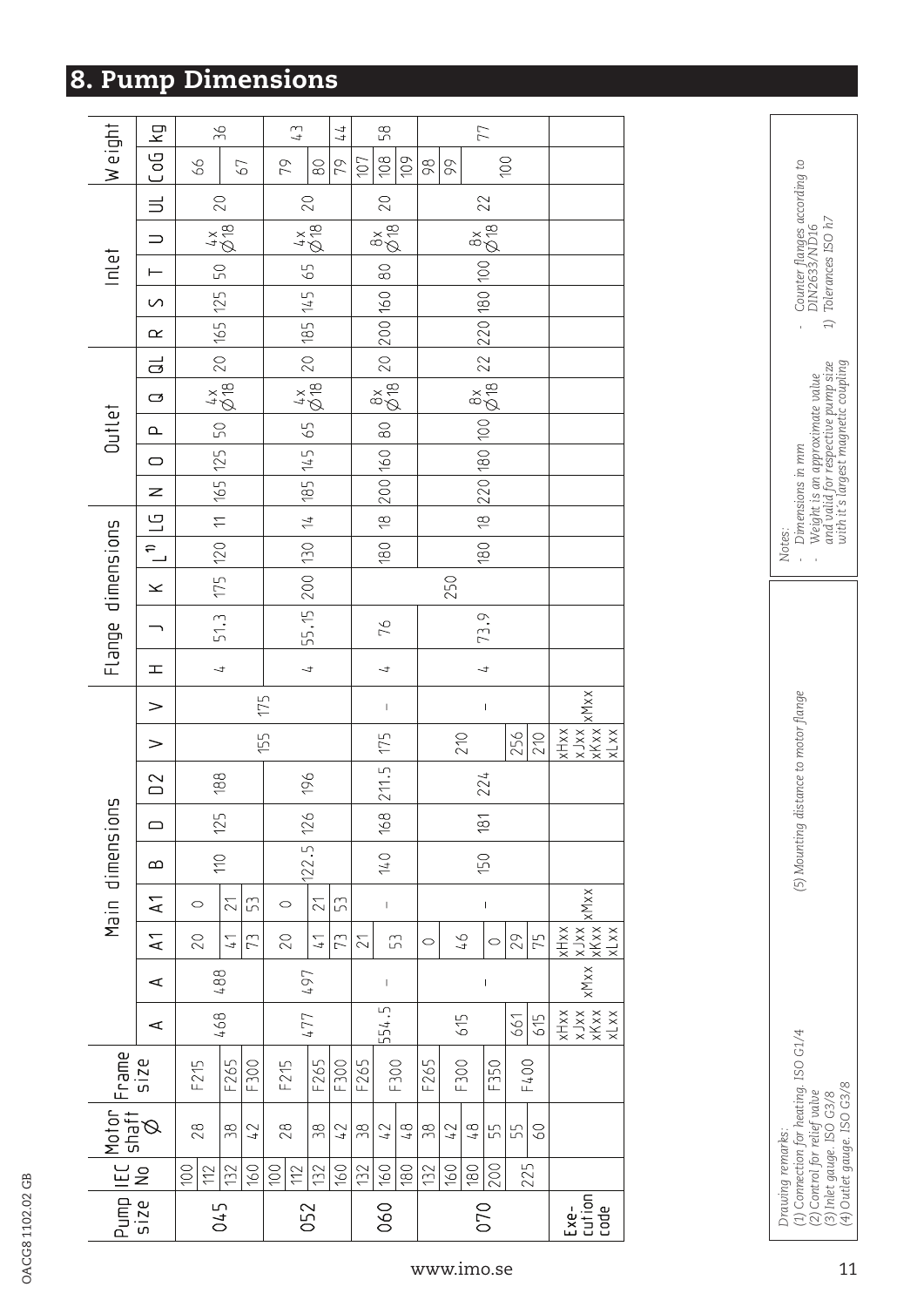# 9. Pump Unit dimensions

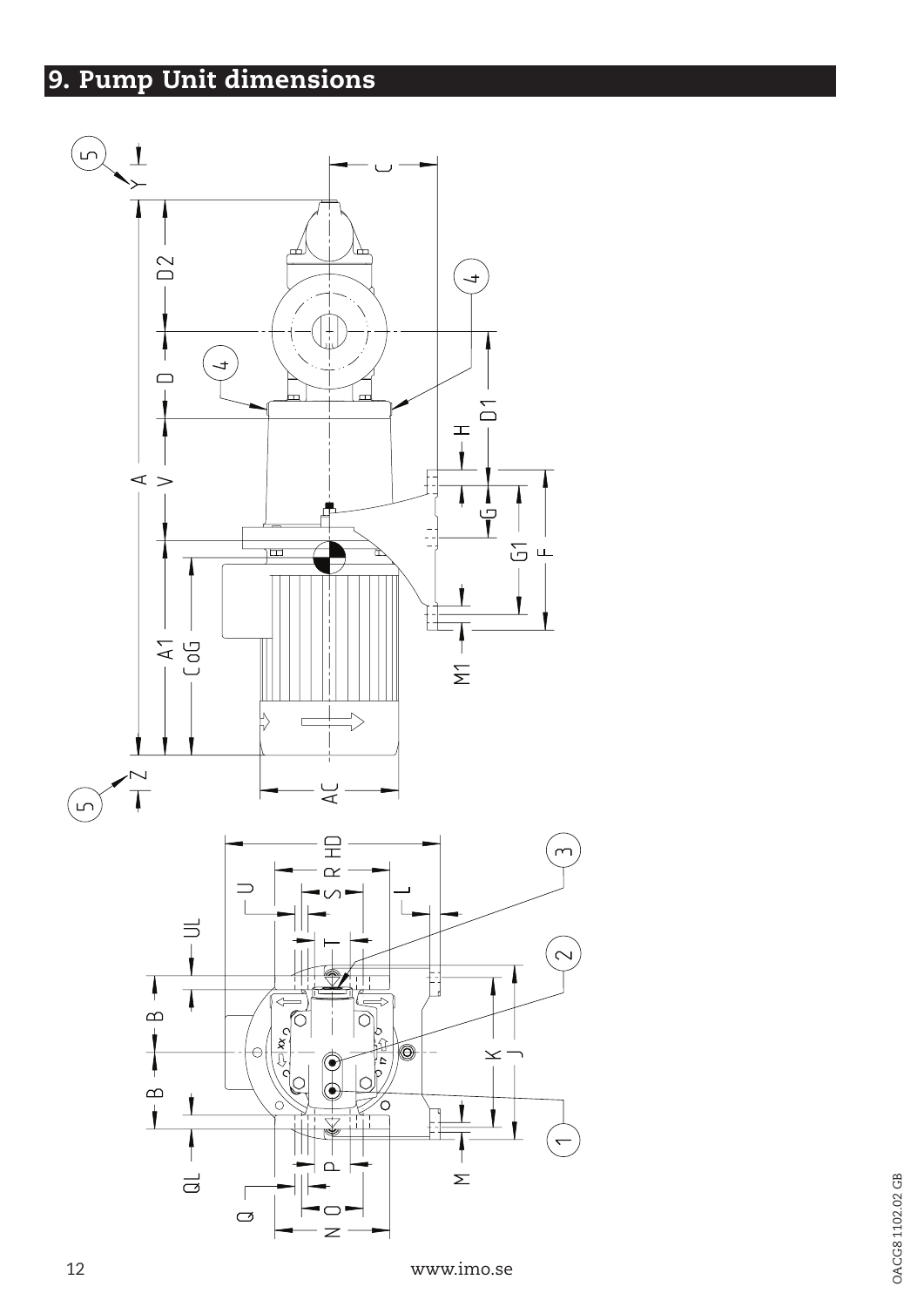# 9. Pump Unit dimensions

|                        | У<br>У                     | 63                                                                                                                                                                                                   | 68                                                                                  | $\overline{84}$           | 127                 | 70                                                                                                                                            | 75                                                                                                                                          | $\overline{6}$                                             | 135                                        | 108                                                                                | 148                                                          | 182                 | 128                                 | 168                                                                                                                                                                       | 202                                | 339                                  | 461                                       |  |
|------------------------|----------------------------|------------------------------------------------------------------------------------------------------------------------------------------------------------------------------------------------------|-------------------------------------------------------------------------------------|---------------------------|---------------------|-----------------------------------------------------------------------------------------------------------------------------------------------|---------------------------------------------------------------------------------------------------------------------------------------------|------------------------------------------------------------|--------------------------------------------|------------------------------------------------------------------------------------|--------------------------------------------------------------|---------------------|-------------------------------------|---------------------------------------------------------------------------------------------------------------------------------------------------------------------------|------------------------------------|--------------------------------------|-------------------------------------------|--|
| Dism.   Weight         | U U V Y Z CoG              | 397                                                                                                                                                                                                  | 392                                                                                 | $-101$                    | 1441                | 421                                                                                                                                           | 415                                                                                                                                         |                                                            | 466                                        | $471$                                                                              | 507                                                          | 509                 | 220 505                             | 554                                                                                                                                                                       | 554                                | 544                                  |                                           |  |
|                        |                            | 184                                                                                                                                                                                                  |                                                                                     | $\sqrt{205}$              | 237                 |                                                                                                                                               | $\frac{1}{1}$ 781,                                                                                                                          | $205$ 425                                                  | 237                                        | 204                                                                                | 236                                                          |                     |                                     |                                                                                                                                                                           |                                    | 266                                  | 295 593                                   |  |
|                        |                            |                                                                                                                                                                                                      |                                                                                     |                           |                     |                                                                                                                                               | $132 -$                                                                                                                                     |                                                            |                                            |                                                                                    |                                                              |                     |                                     |                                                                                                                                                                           |                                    |                                      |                                           |  |
|                        |                            |                                                                                                                                                                                                      |                                                                                     |                           |                     |                                                                                                                                               |                                                                                                                                             |                                                            |                                            |                                                                                    |                                                              |                     |                                     |                                                                                                                                                                           |                                    |                                      |                                           |  |
|                        |                            |                                                                                                                                                                                                      |                                                                                     |                           |                     |                                                                                                                                               |                                                                                                                                             |                                                            |                                            |                                                                                    |                                                              |                     |                                     |                                                                                                                                                                           |                                    |                                      |                                           |  |
| Inlet                  | $\frac{1}{2}$              |                                                                                                                                                                                                      |                                                                                     |                           |                     |                                                                                                                                               |                                                                                                                                             |                                                            |                                            |                                                                                    |                                                              |                     |                                     |                                                                                                                                                                           |                                    |                                      |                                           |  |
|                        |                            |                                                                                                                                                                                                      |                                                                                     |                           |                     |                                                                                                                                               |                                                                                                                                             |                                                            |                                            |                                                                                    |                                                              |                     |                                     |                                                                                                                                                                           |                                    |                                      |                                           |  |
|                        |                            |                                                                                                                                                                                                      |                                                                                     |                           |                     |                                                                                                                                               |                                                                                                                                             |                                                            |                                            |                                                                                    |                                                              |                     |                                     |                                                                                                                                                                           |                                    |                                      |                                           |  |
|                        |                            |                                                                                                                                                                                                      |                                                                                     |                           |                     |                                                                                                                                               |                                                                                                                                             |                                                            |                                            |                                                                                    |                                                              |                     |                                     |                                                                                                                                                                           |                                    |                                      |                                           |  |
|                        | P Q QL R                   |                                                                                                                                                                                                      |                                                                                     |                           |                     |                                                                                                                                               |                                                                                                                                             |                                                            |                                            |                                                                                    |                                                              |                     |                                     |                                                                                                                                                                           |                                    |                                      |                                           |  |
| Outlet                 |                            |                                                                                                                                                                                                      |                                                                                     |                           |                     |                                                                                                                                               |                                                                                                                                             |                                                            |                                            | $\frac{1}{30}$ 200 160 80 $\frac{8x}{6218}$ 20 200 160 80 $\frac{8x}{6218}$ 20 124 |                                                              |                     |                                     |                                                                                                                                                                           |                                    |                                      |                                           |  |
|                        |                            |                                                                                                                                                                                                      | 165   125   50 $\frac{4x}{\phi}$   20   165   125   50 $\frac{4x}{\phi}$   20   132 |                           |                     | $185$ $\left  145 \right $ 65 $\left  \frac{4x}{\emptyset} \right $ 20 $\left  185 \right $ 145 $\left  65 \right $ $\frac{4x}{\emptyset}$ 20 |                                                                                                                                             |                                                            |                                            |                                                                                    |                                                              |                     |                                     |                                                                                                                                                                           |                                    |                                      |                                           |  |
|                        | D   K   L   M   M1   N   D |                                                                                                                                                                                                      |                                                                                     |                           |                     |                                                                                                                                               |                                                                                                                                             |                                                            |                                            |                                                                                    |                                                              |                     |                                     | $\frac{30}{220}\left  180 \right  100 \left  \frac{8x}{\phi} \right  22 \left  220 \right  180 \left  100 \right  \frac{8x}{\phi} \left  22 \right  146 \frac{266}{\phi}$ |                                    |                                      |                                           |  |
|                        |                            | $\frac{24}{5}$                                                                                                                                                                                       |                                                                                     | 24                        | $\approx$           |                                                                                                                                               | $\frac{24}{5}$                                                                                                                              |                                                            | $\approx$                                  | 24                                                                                 |                                                              |                     | $\frac{24}{ }$                      |                                                                                                                                                                           |                                    | $\approx$                            |                                           |  |
|                        |                            |                                                                                                                                                                                                      |                                                                                     | $\frac{4}{3}$             | $\approx$           |                                                                                                                                               |                                                                                                                                             |                                                            | $\tilde{\mathbf{e}}$                       | $\overline{4}$                                                                     |                                                              |                     |                                     |                                                                                                                                                                           | $\frac{1}{10}$                     |                                      |                                           |  |
| Foot dimensions        |                            |                                                                                                                                                                                                      |                                                                                     |                           |                     |                                                                                                                                               |                                                                                                                                             |                                                            |                                            |                                                                                    |                                                              |                     |                                     |                                                                                                                                                                           |                                    |                                      |                                           |  |
|                        |                            |                                                                                                                                                                                                      |                                                                                     |                           |                     |                                                                                                                                               |                                                                                                                                             |                                                            |                                            |                                                                                    |                                                              |                     |                                     |                                                                                                                                                                           |                                    |                                      |                                           |  |
|                        |                            |                                                                                                                                                                                                      |                                                                                     | 373 300 265 18            | 475 350 300 18      |                                                                                                                                               |                                                                                                                                             |                                                            |                                            | 373 300 265 18                                                                     | $\left  \frac{475}{495} \right $ 350 $\left  300 \right $ 18 |                     |                                     | $\frac{475}{495}$ 350 300 18                                                                                                                                              |                                    |                                      |                                           |  |
|                        |                            | $\frac{175}{24}$ $\left[\frac{230}{15}\right]$ $\left[\frac{165}{182}\right]$ $\left[\frac{22}{1322}\right]$ $\left[\frac{250}{250}\right]$ $\left[\frac{16}{14}\right]$ $\left[\frac{1}{14}\right]$ |                                                                                     |                           |                     | $\frac{309}{2}$                                                                                                                               |                                                                                                                                             | 196   270   95   225   23   373   300   265   18   14   24 | 05   115   265   20   475   350   300   18 |                                                                                    |                                                              |                     |                                     |                                                                                                                                                                           |                                    | 300   25   561   400   350   20   18 | 335   25   640   450   400   20   18   30 |  |
|                        |                            |                                                                                                                                                                                                      |                                                                                     |                           |                     |                                                                                                                                               |                                                                                                                                             |                                                            |                                            |                                                                                    |                                                              |                     |                                     |                                                                                                                                                                           |                                    |                                      |                                           |  |
|                        |                            |                                                                                                                                                                                                      |                                                                                     |                           |                     |                                                                                                                                               |                                                                                                                                             |                                                            |                                            |                                                                                    |                                                              |                     |                                     |                                                                                                                                                                           |                                    |                                      |                                           |  |
|                        |                            |                                                                                                                                                                                                      |                                                                                     | 196   270   95   225   23 | 05   115   265   20 |                                                                                                                                               |                                                                                                                                             |                                                            |                                            | 196   270   95   225   23                                                          |                                                              | 05   115   265   20 |                                     |                                                                                                                                                                           | 05   115   265   20                | $\bar{1}$                            | $\frac{1}{2}$                             |  |
|                        | <u>ц</u>                   |                                                                                                                                                                                                      |                                                                                     |                           | m                   |                                                                                                                                               |                                                                                                                                             |                                                            |                                            |                                                                                    |                                                              |                     | 210 270 95 225 23 373 300 265 18 14 |                                                                                                                                                                           | $\overline{\mathbb{S}}$<br>ىي<br>m |                                      | $\frac{1}{6}$<br>$\sim$                   |  |
|                        |                            |                                                                                                                                                                                                      |                                                                                     |                           | 228                 |                                                                                                                                               | $175$ $\left  230 \right $ 75 $\left  185 \right $ $22$ $\left  \frac{1957}{322} \right $ $250$ $\left  215 \right $ 15 $\left  14 \right $ |                                                            | $228$  30                                  |                                                                                    | $228$ 30                                                     |                     | 256                                 |                                                                                                                                                                           |                                    | 285                                  |                                           |  |
|                        |                            |                                                                                                                                                                                                      | 188                                                                                 |                           |                     | 196                                                                                                                                           |                                                                                                                                             |                                                            |                                            | $\frac{1}{281}$  211.5                                                             |                                                              |                     | 224                                 |                                                                                                                                                                           |                                    |                                      |                                           |  |
| $D$ $D1D2$             |                            | 226<br>238<br>222<br>221                                                                                                                                                                             |                                                                                     |                           |                     |                                                                                                                                               |                                                                                                                                             | 227                                                        | 239                                        | 269                                                                                |                                                              |                     | 296                                 | 322<br>312<br>$\overline{331}$                                                                                                                                            |                                    |                                      |                                           |  |
|                        |                            | 125                                                                                                                                                                                                  |                                                                                     |                           |                     |                                                                                                                                               | 126                                                                                                                                         |                                                            | 168                                        |                                                                                    |                                                              | 181                 |                                     |                                                                                                                                                                           |                                    |                                      |                                           |  |
| Main dimensions        |                            | 185<br>155                                                                                                                                                                                           |                                                                                     |                           | 235                 |                                                                                                                                               | 155                                                                                                                                         | 185                                                        | 235                                        | 235<br>185                                                                         |                                                              |                     | 185                                 | 235<br>260                                                                                                                                                                |                                    |                                      | 295                                       |  |
|                        | $\infty$                   |                                                                                                                                                                                                      | $\frac{1}{2}$                                                                       |                           |                     |                                                                                                                                               |                                                                                                                                             | 122.5                                                      |                                            | 0/1                                                                                |                                                              | 150                 |                                     |                                                                                                                                                                           |                                    |                                      |                                           |  |
|                        |                            | 199                                                                                                                                                                                                  |                                                                                     |                           | 314                 |                                                                                                                                               |                                                                                                                                             |                                                            |                                            |                                                                                    |                                                              |                     |                                     |                                                                                                                                                                           |                                    |                                      |                                           |  |
|                        | A1 AC                      |                                                                                                                                                                                                      |                                                                                     |                           |                     |                                                                                                                                               |                                                                                                                                             |                                                            |                                            |                                                                                    |                                                              |                     |                                     |                                                                                                                                                                           |                                    |                                      |                                           |  |
|                        | $\prec$                    | 796 308                                                                                                                                                                                              | 810 322 215                                                                         | 880 371 255               | 1036 495            | 805 308 199                                                                                                                                   | 819 322 215                                                                                                                                 | 889 371 255                                                | 10045 495 314                              | 947 371 255                                                                        | 1103 495 314                                                 | 1165 557 358        | 986 371 255                         | 1156 495 314                                                                                                                                                              | 1218 557 358                       | 1338 677 381                         |                                           |  |
|                        | S12e                       | F215                                                                                                                                                                                                 |                                                                                     | F265                      | F300                |                                                                                                                                               | F215                                                                                                                                        | F265                                                       | F300                                       | F265                                                                               |                                                              | F300                | F265                                |                                                                                                                                                                           | F300                               | F350                                 | F400   1465   775   448                   |  |
|                        | $\overline{z}$             | 100                                                                                                                                                                                                  | 112                                                                                 | 132                       | 160                 | 132<br>112<br>100                                                                                                                             |                                                                                                                                             |                                                            | 160                                        | 132<br>160                                                                         |                                                              | 180                 | $\approx$                           | 160                                                                                                                                                                       | 180                                | 200                                  | 225                                       |  |
| Pump IEC Frame<br>Size | 045<br>060<br>070<br>052   |                                                                                                                                                                                                      |                                                                                     |                           |                     |                                                                                                                                               |                                                                                                                                             |                                                            |                                            |                                                                                    |                                                              |                     |                                     |                                                                                                                                                                           |                                    |                                      |                                           |  |

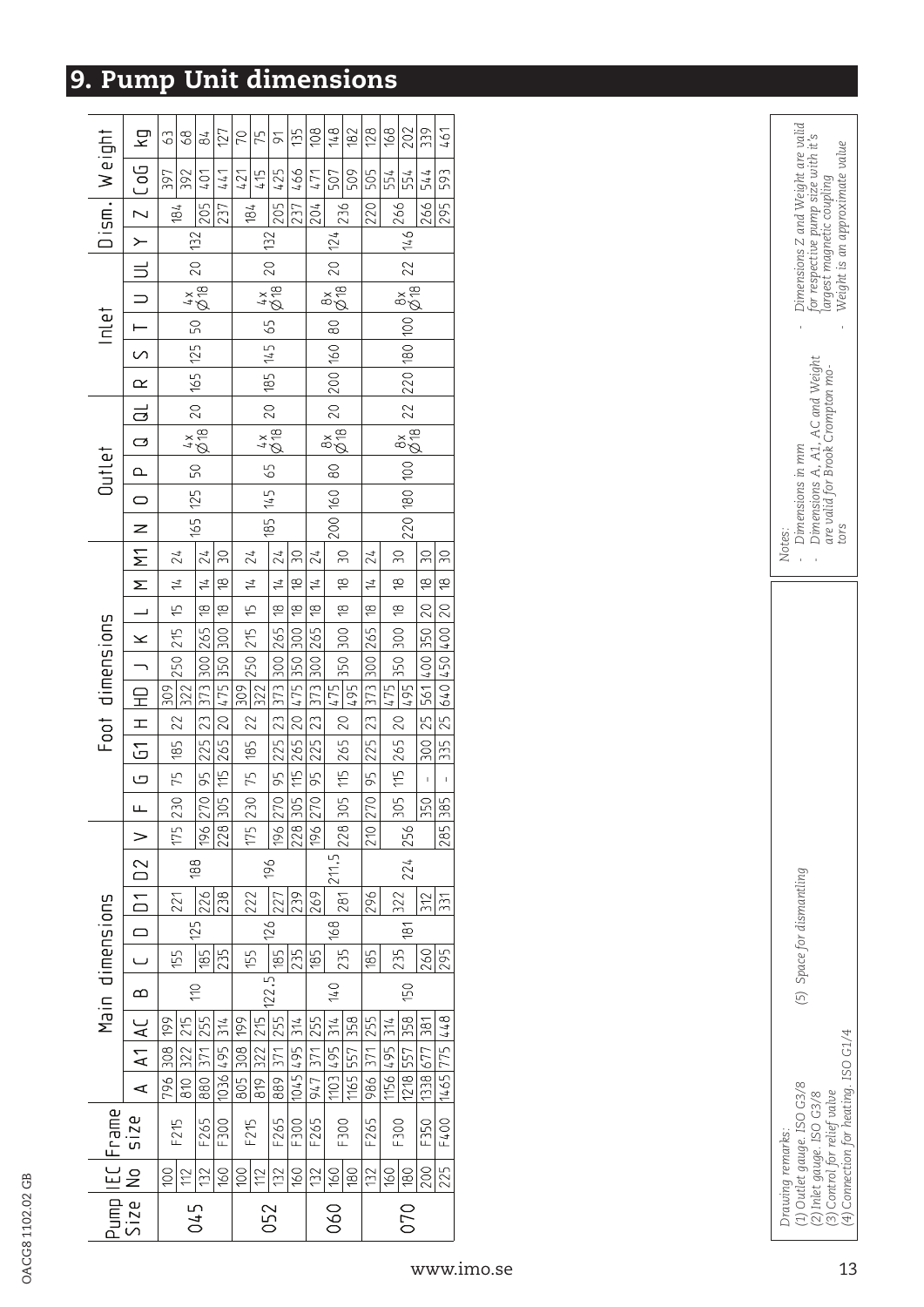# 10. Accessories

A bare shaft pump (Fig. 1) can be ordered with the accessories in fig. 2-6.





Fig. 1 Bare shaft pump Fig. 2 Set of counter flanges Fig. 3 Connecting frame





Fig. 4 Electric motor Fig. 5 Angle bracket Fig 6. Gauge panel





# 11. Maintenance and Service

Spare parts for these pumps are easily available from stock. For detailed information and know-how about service, see see Service, Maintenance and Installaton for ACG OptiLine or contact IMO AB.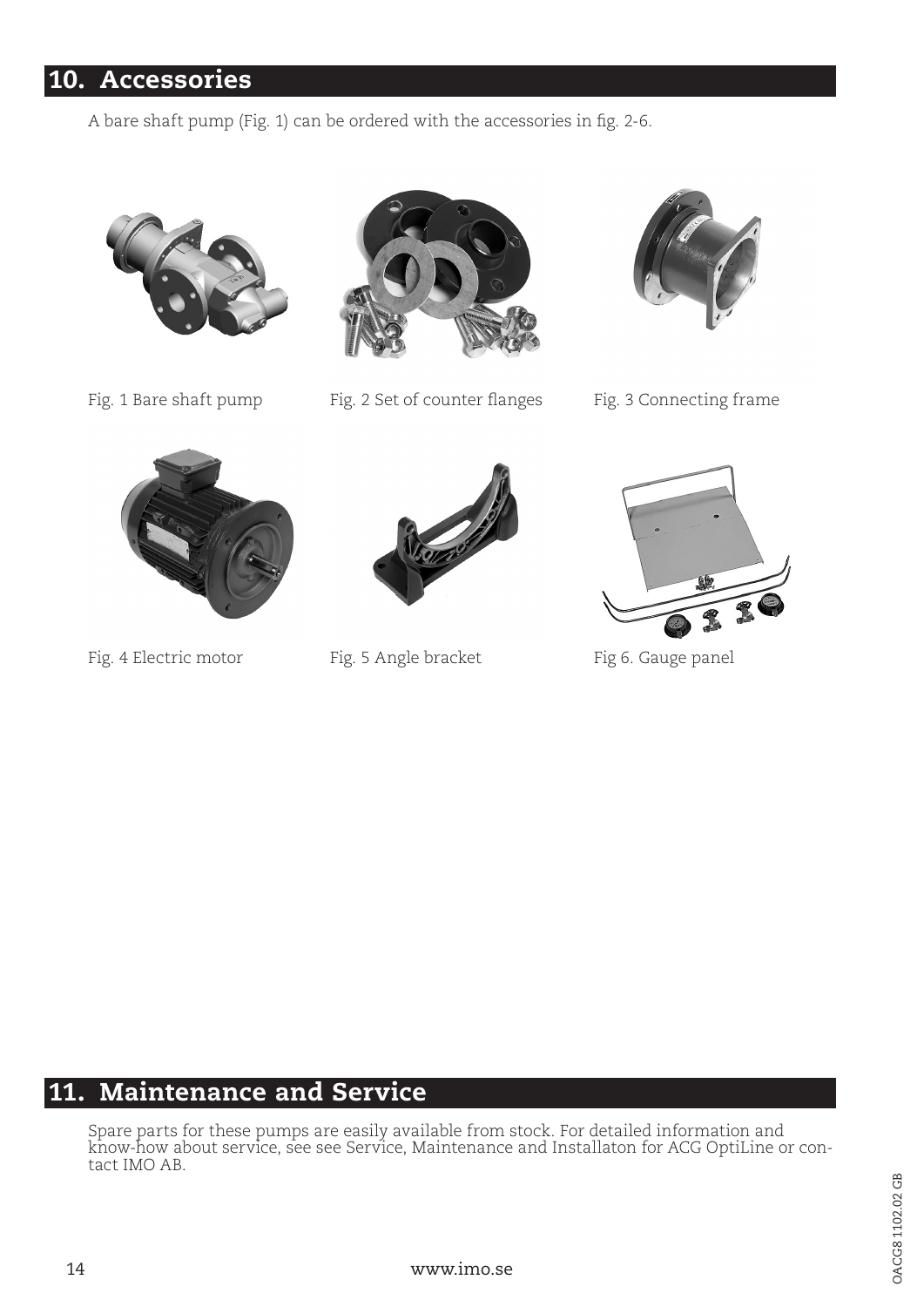www.imo.se